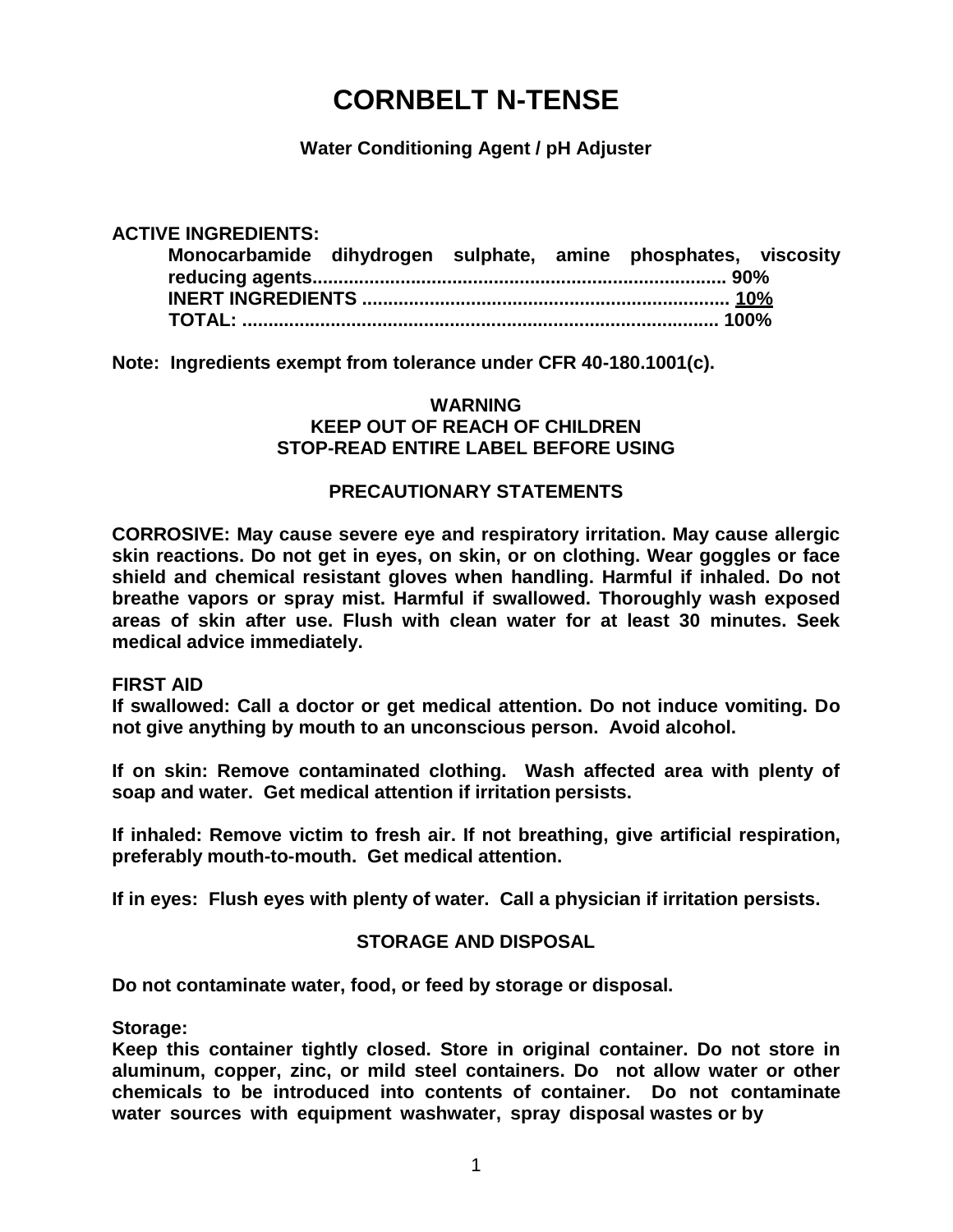**cleaning of equipment. Do not store near feed or food products. Do not use or store near open flame.**

**In the event of a major spill, fire or other emergency, call CHEMTREC at (800) 424- 9300.**

**Disposal:**

**Triple rinse container and pour rinsate into spray tank. Do not reuse container. Offer triple-rinsed container for recycling, or puncture & dispose of in a sanitary landfill or by other procedures approved by appropriate authorities.**

#### **GENERAL INFORMATION**

**Cornbelt N-Tense is a specialized utility modifier that acts as a water conditioner and a pH acidifier. Cornbelt N-Tense contains water conditioning agents that improve the performance of certain pesticides and widens the conditions under which pesticides can be applied by maintaining the quality of the spray water. Cornbelt N-Tense will help to alleviate antagonism from hard water impurities such as iron, calcium, magnesium and other impurities in the spray solution. Additionally, Cornbelt N-Tense will allow certain pesticides, such as glyphosate, to be more soluble in the spray solution and increase pesticide absorption into plants.**

## **DIRECTIONS FOR USE**

**Cornbelt N-Tense is intended for use with products registered for agricultural, horticultural, turf, ornamental, industrial, aquatic and non-crop uses.**

**CAUTION: Read and follow all pesticide label directions. Do not use where the pesticide label specifically prohibits the use of an adjuvant. If the pesticide label neither recommends nor prohibits an adjuvant, the applicator must have previous experience with the adjuvant/pesticide spray mixture or should apply a small test area before making large scale applications. The addition of an adjuvant to spray mixtures may cause phytotoxicity to susceptible crop and vegetation. Care should be exercised when using on new varieties or crops not previously treated with Cornbelt N-Tense. Do not use Cornbelt N-Tense with sulfonylureas or other products where a low pH of the spray mix is detrimental.**

**Cornbelt N-Tense should be used at rates of 1-4 qt/100 gallons of water. Cornbelt N-Tense is recommended to be used at 1-2 qt/100 gallons of water when used as an ammonium sulfate replacement for "loaded" glyphosate herbicides. Cornbelt N-Tense is recommended to be used at 1-2 qt/100 gallons of water when used with "unloaded" or "partially" loaded glyphosate herbicides plus a quality nonionic surfactant such as Cornbelt Premier 90. Cornbelt N-Tense is recommended to be used at 3-4 qt/100 gallons of water when used as a nonionic surfactant and ammonium sulfate replacement for "unloaded" or "partially" loaded glyphosate herbicides.**

**Cornbelt N-Tense should be used at a rate of 1-2 qt/100 gallons of water when used with herbicides containing the active ingredient paraquat or diquat. Use of Cornbelt N-Tense with other pesticides that may benefit from an adjuvant that provides water conditioning or acidifying properties should be used at rates**